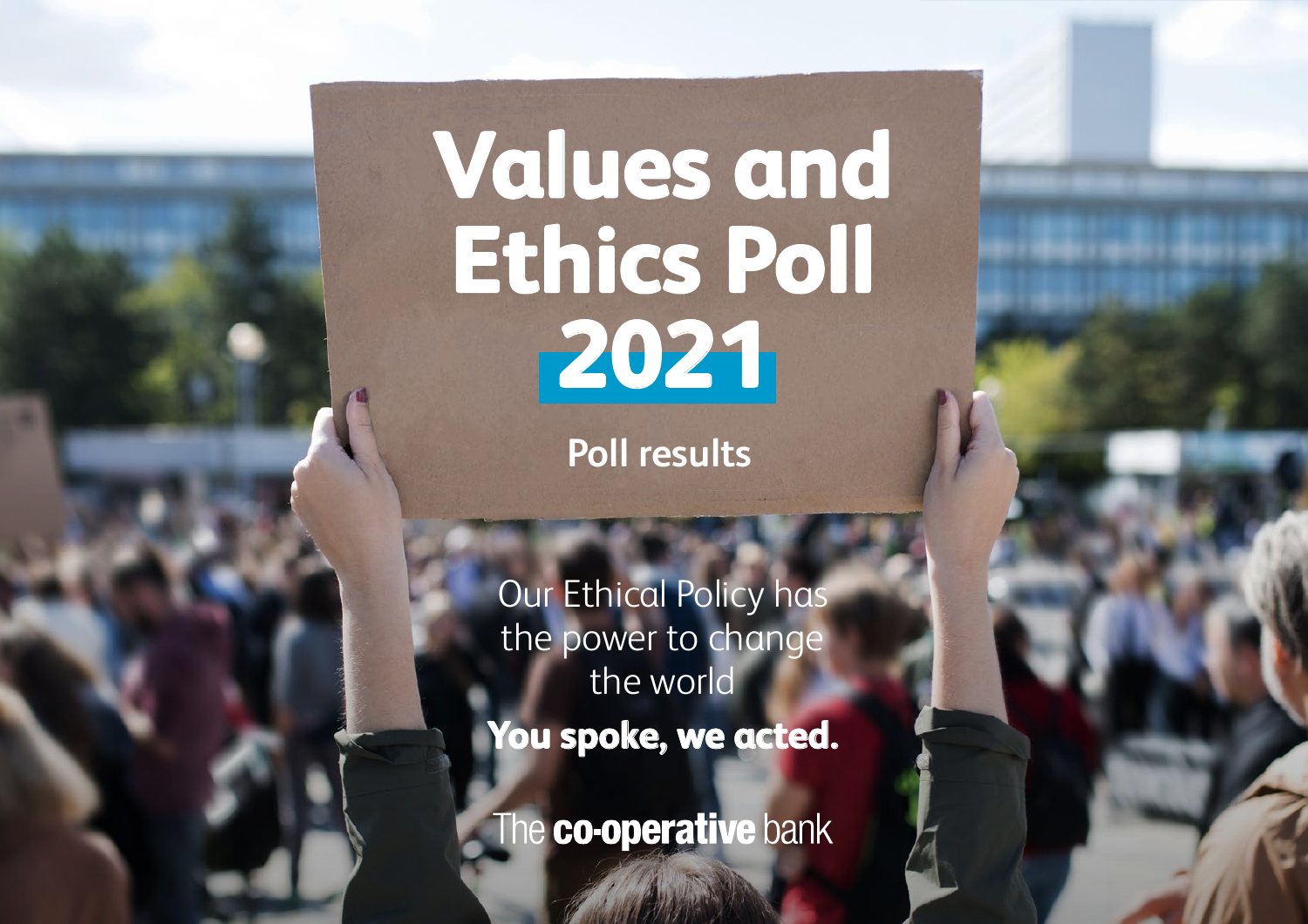# <span id="page-1-0"></span>**Contents**

|  | <b>Q1</b> Which of the following ethical issues, if any, would                                               |  |
|--|--------------------------------------------------------------------------------------------------------------|--|
|  | <b>Q2</b> Which of the following have you done in relation<br>to any of these issues in the last 12 months?5 |  |
|  | <b>Q3</b> Protecting the environment and fighting global                                                     |  |
|  |                                                                                                              |  |
|  | Q5 Protecting and promoting human rights in the UK                                                           |  |
|  | <b>Q6</b> Protecting and promoting health and wellbeing,                                                     |  |
|  |                                                                                                              |  |

| Q <sub>8</sub> | Supporting UK communities to thrive through                                                                    |  |
|----------------|----------------------------------------------------------------------------------------------------------------|--|
| Q9             | Supporting economic development and                                                                            |  |
|                | <b>Q10</b> Protecting animal welfare in the UK and abroad 13                                                   |  |
|                | <b>Q11</b> Supporting international development  14                                                            |  |
|                | <b>Q12</b> Managing the impact of the use of data                                                              |  |
|                | <b>Q13</b> The Co-operative Bank believes that operating<br>with honesty and transparency is a fundamental     |  |
|                | <b>Q14</b> The Co-operative Bank has supported a range of<br>good causes through donations of money, our time, |  |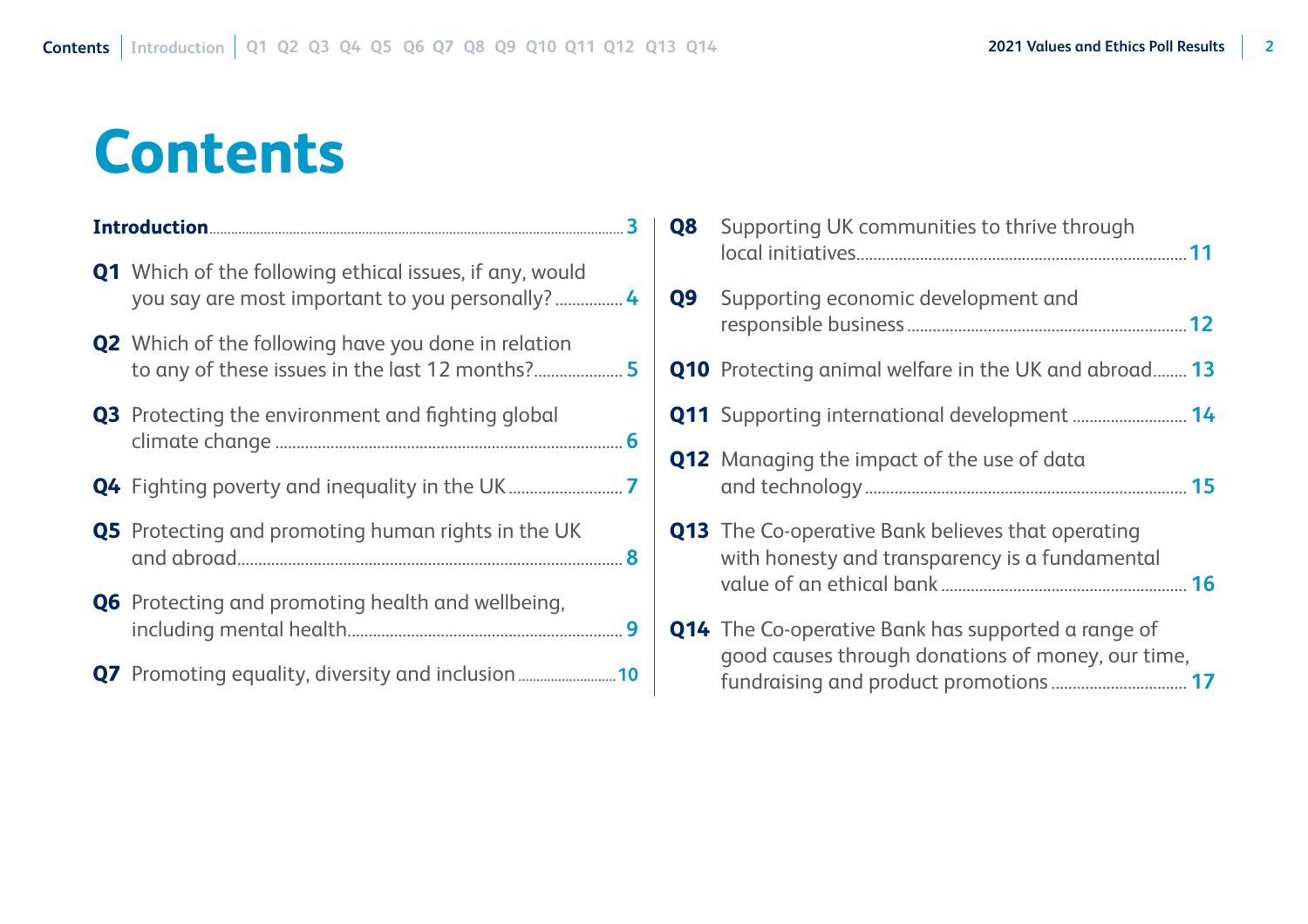# <span id="page-2-0"></span>**Introduction**

#### **The Co-operative Bank is different.**

#### **We're not just the original ethical bank; we're the only UK bank with a customer-led Ethical Policy. It was pioneering when we introduced it 1992, and it's still unique.**

Customer-led means that how we do business, the causes we support and the campaigns we fight are all shaped by the people who bank with us. And we get their views in our regular Values & Ethics Polls.

It keeps our Ethical Policy relevant, up to date and truly reflective of our customers' priorities as they evolve over time.

In 2021 we conducted our 6th poll. 47,177 customers, colleagues and stakeholders participated, making a total of over 370,000 since 1992.

Our customers have always been ahead of thinking on ethical issues and we believe this remains the case today. We have used their responses to the latest poll to update our Ethical Policy once again.

Informed by those responses, our updated Ethical Policy is built on the three pillars of Planet, People and Community. This reflects the issues that our customers told us mattered to them most and confirms our shared commitment to protect the environment, campaign for change and build a more sustainable society.

83% of customers told us that our Ethical Policy is a key reason they bank with us. As we mark our 150th year of ethical banking in 2022, this update brings our Ethical Policy into the future while remaining true to the co-operative values on which our bank was founded in 1872.

#### **Ethical then, ethical now, ethical always.**

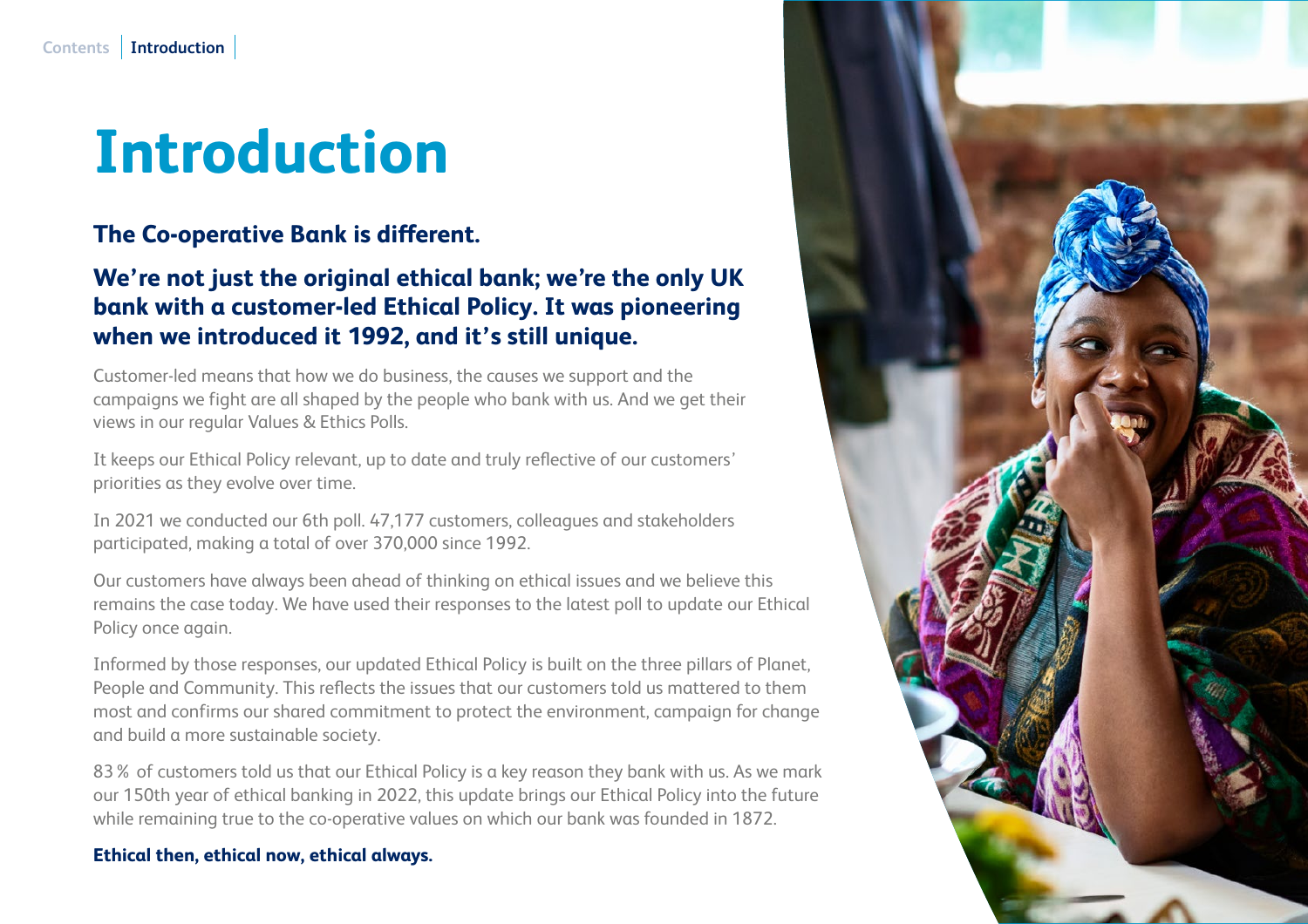#### <span id="page-3-0"></span>**Q1 - Which of the following ethical issues, if any, would you say are most important to you personally?**

Please rank your top 5, with 1 being the most important, 2 the second most important, 3 the third most important etc.

#### **Most important ethical issues**

Showing % customers ranking each issue 1st-5th



**Protecting the environment and fighting global climate change Fighting poverty and inequality across the UK Protecting and promoting human rights both in the UK and abroad Supporting UK communities to thrive through local initiatives Promoting equality, diversity and inclusion Protecting and promoting health and wellbeing, including mental health Supporting economic development and responsible business in the UK Protecting animal welfare both in the UK and abroad Supporting international development Managing the impact of the use of technology and data**

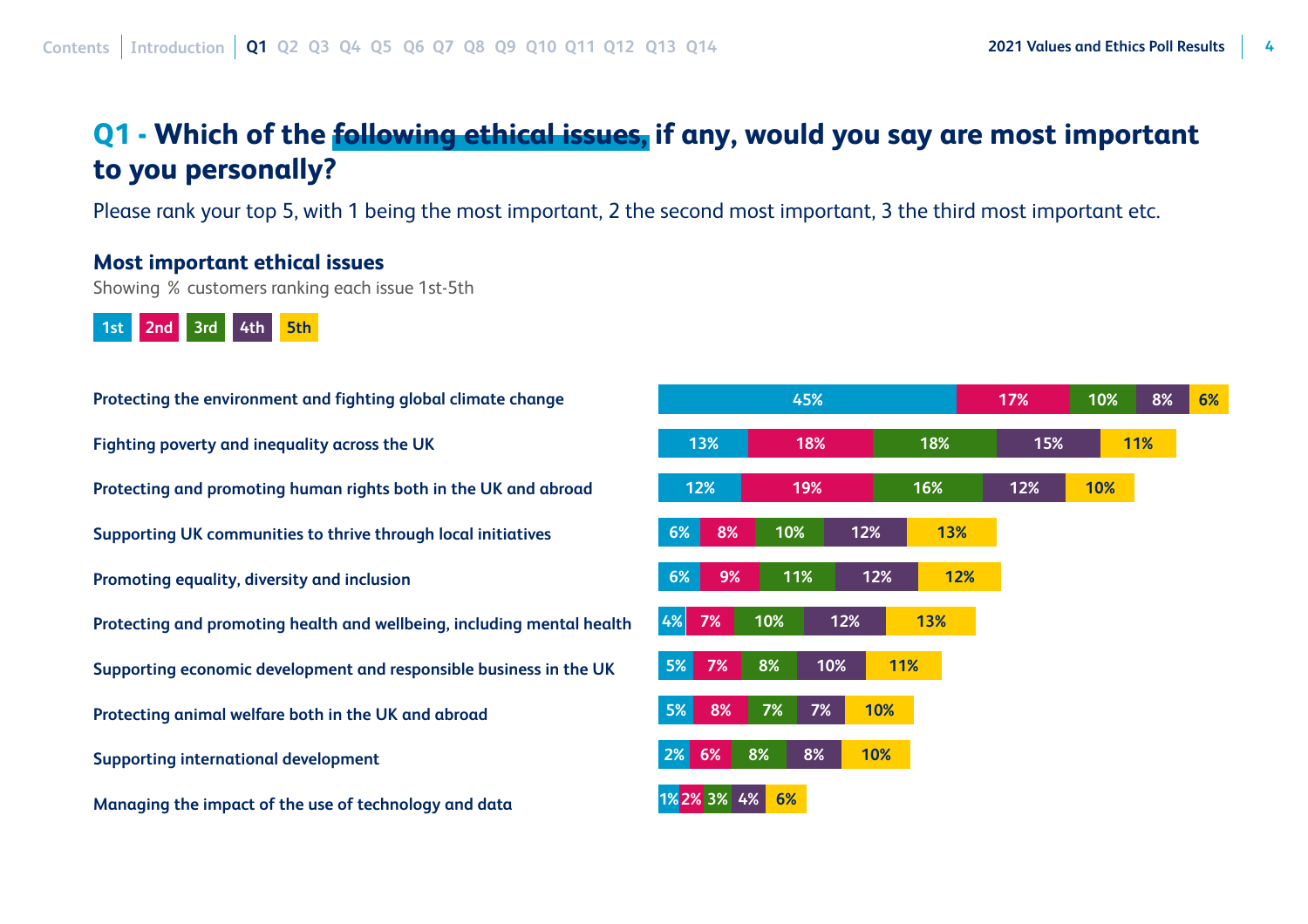## <span id="page-4-0"></span>**Q2 - Which of the following have you done in relation to any of these issues in the last 12 months?**

#### **Actions taken in relation to top 5 ethical issues**

Showing % of customers who selected each

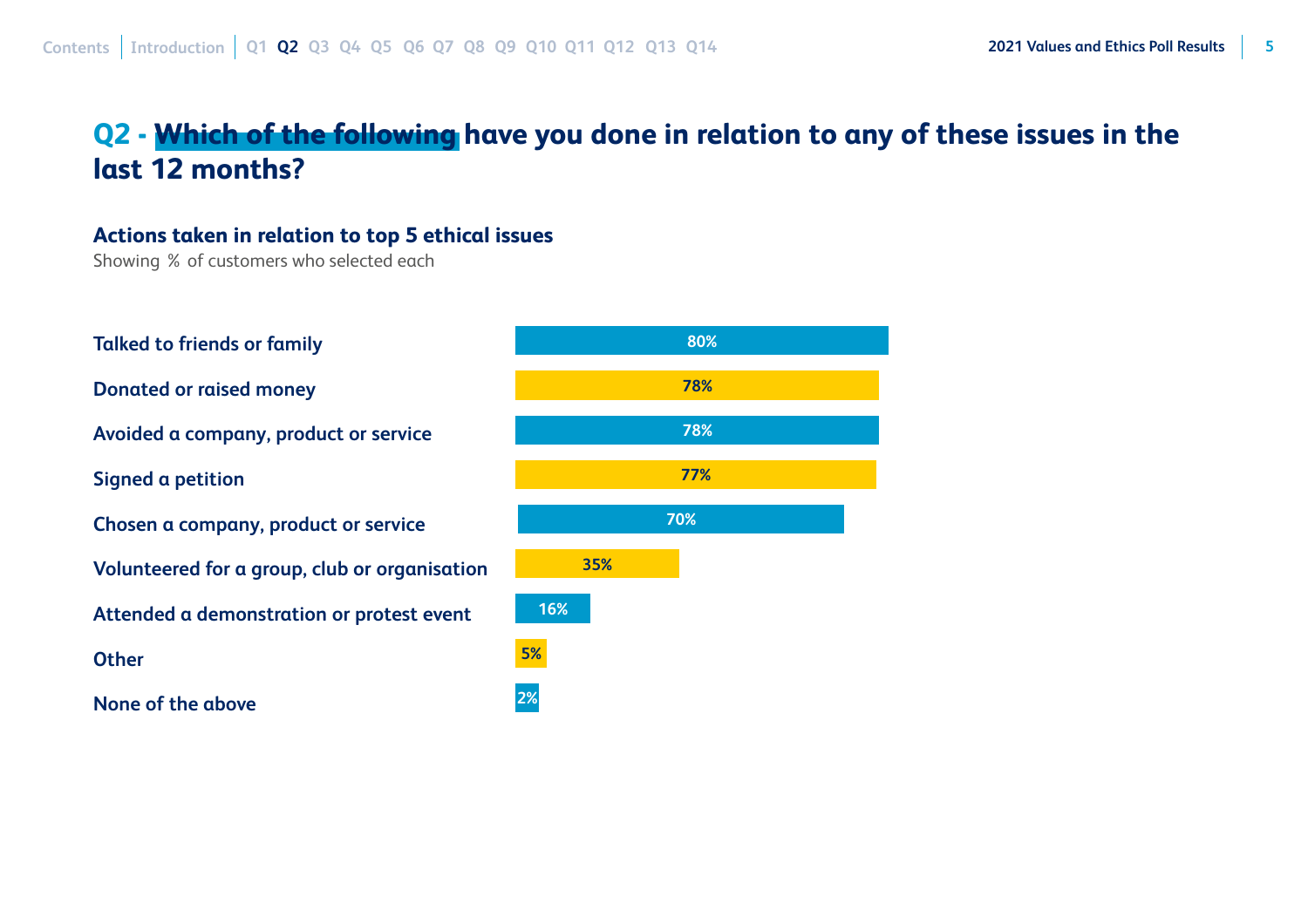#### <span id="page-5-0"></span>**Q3 - Protecting the environment and fighting global climate change**

**Which three of these areas do you think are most important for The Co-operative Bank to focus on? Please rank your top 3, with 1 being the most important, 2 the second most important and 3 the third most important.**

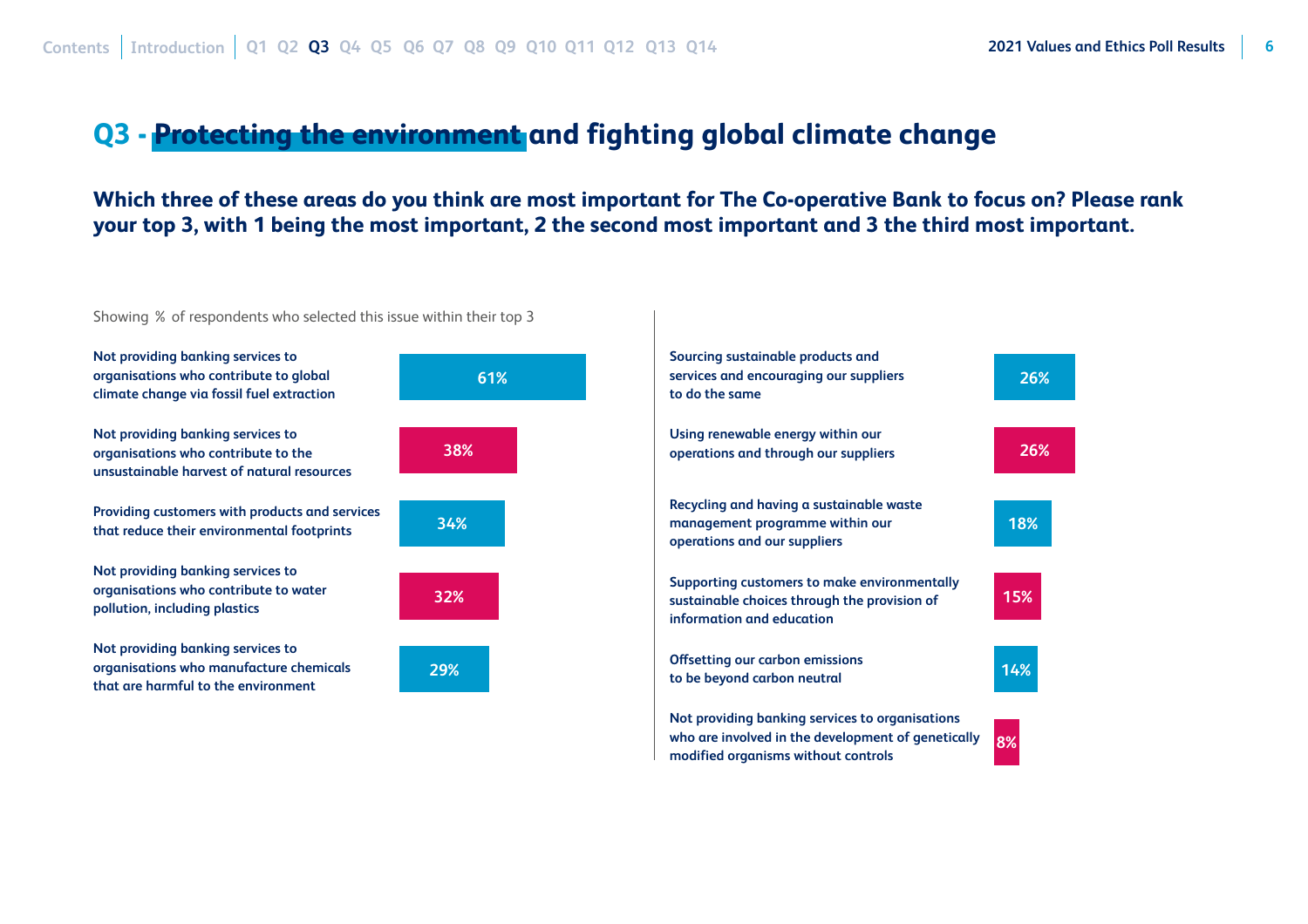#### <span id="page-6-0"></span>**Q4 - Fighting poverty and inequality in the UK**

**Which three of these areas do you think are most important for The Co-operative Bank to focus on? Please rank your top 3, with 1 being the most important, 2 the second most important and 3 the third most important.**

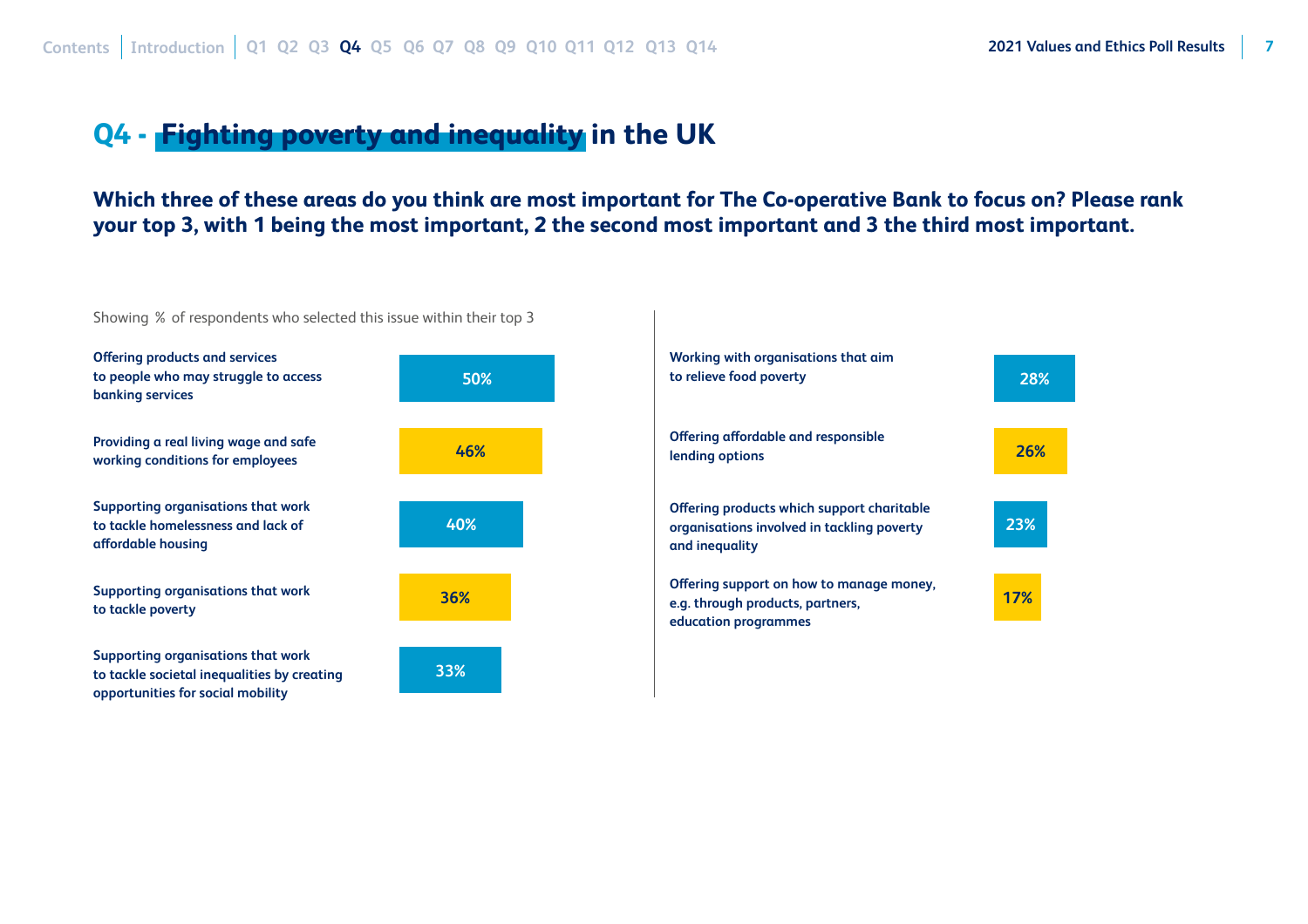#### <span id="page-7-0"></span>**Q5 - Protecting and promoting human rights in the UK and abroad**

**Which three of these areas do you think are most important for The Co-operative Bank to focus on? Please rank your top 3, with 1 being the most important, 2 the second most important and 3 the third most important.**

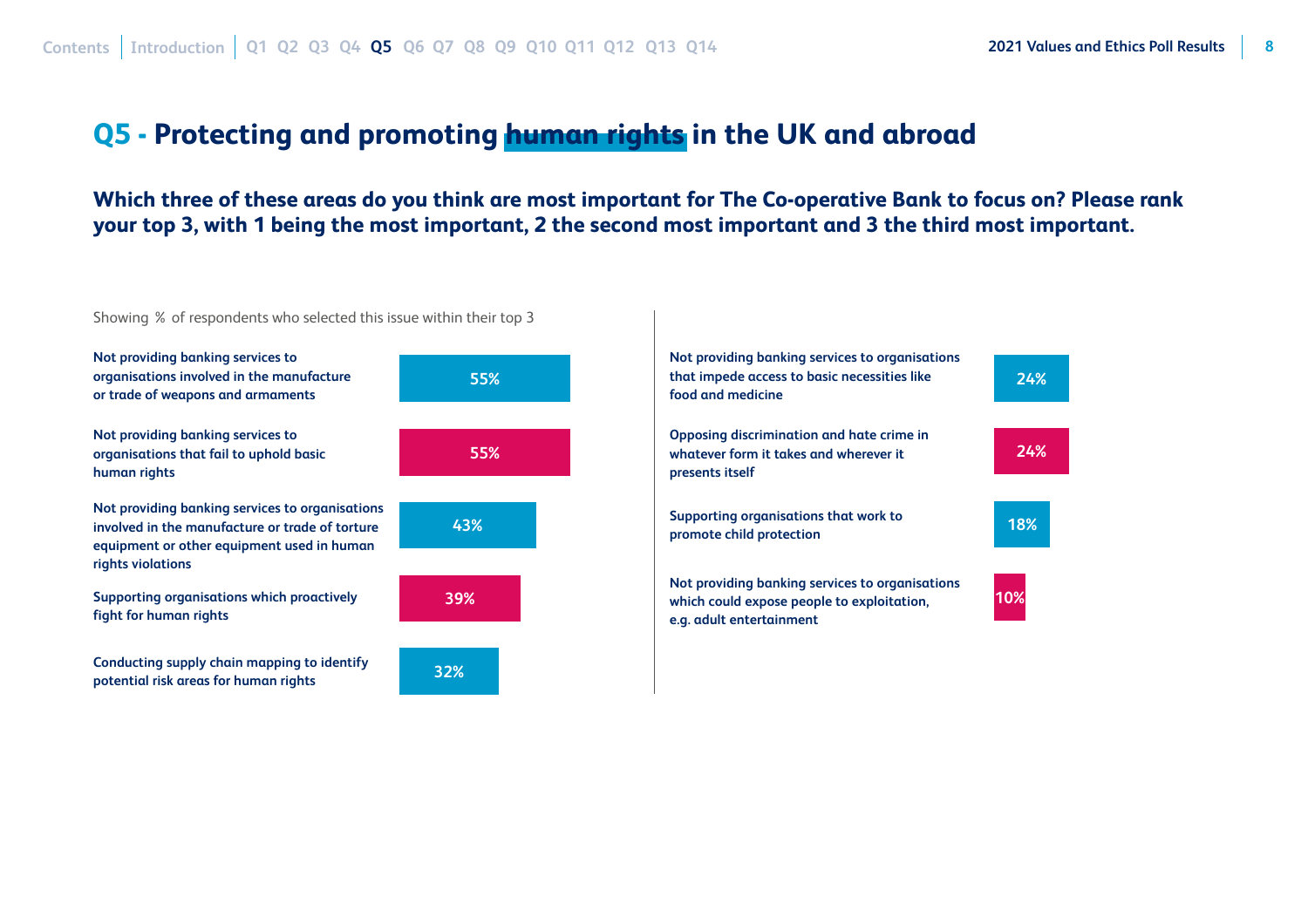#### <span id="page-8-0"></span>**Q6 - Protecting and promoting health and wellbeing, including mental health**

**Which three of these areas do you think are most important for The Co-operative Bank to focus on? Please rank your top 3, with 1 being the most important, 2 the second most important and 3 the third most important.**

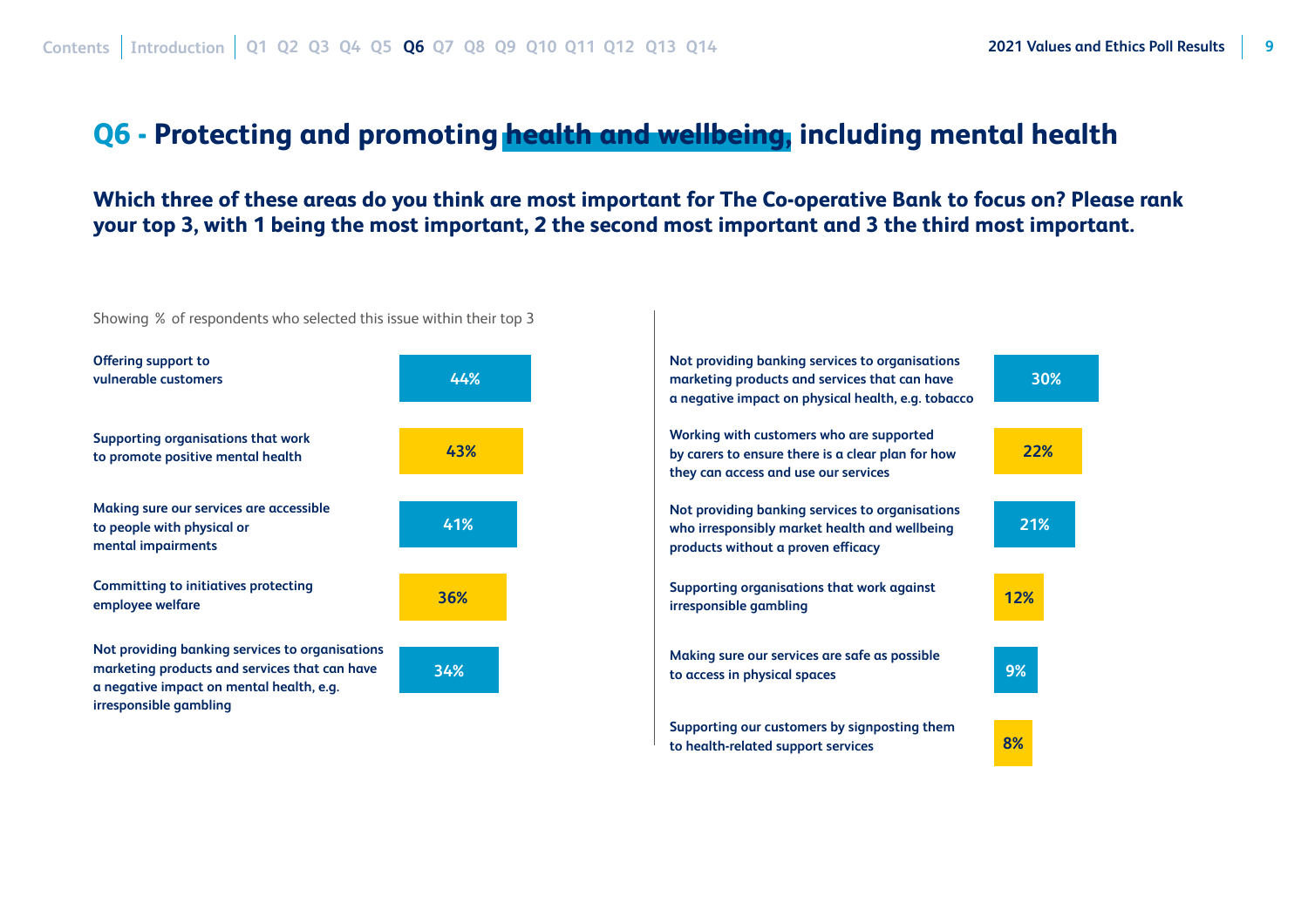#### <span id="page-9-0"></span>**Q7 - Promoting equality, diversity and inclusion**

**Which three of these areas do you think are most important for The Co-operative Bank to focus on? Please rank your top 3, with 1 being the most important, 2 the second most important and 3 the third most important.**



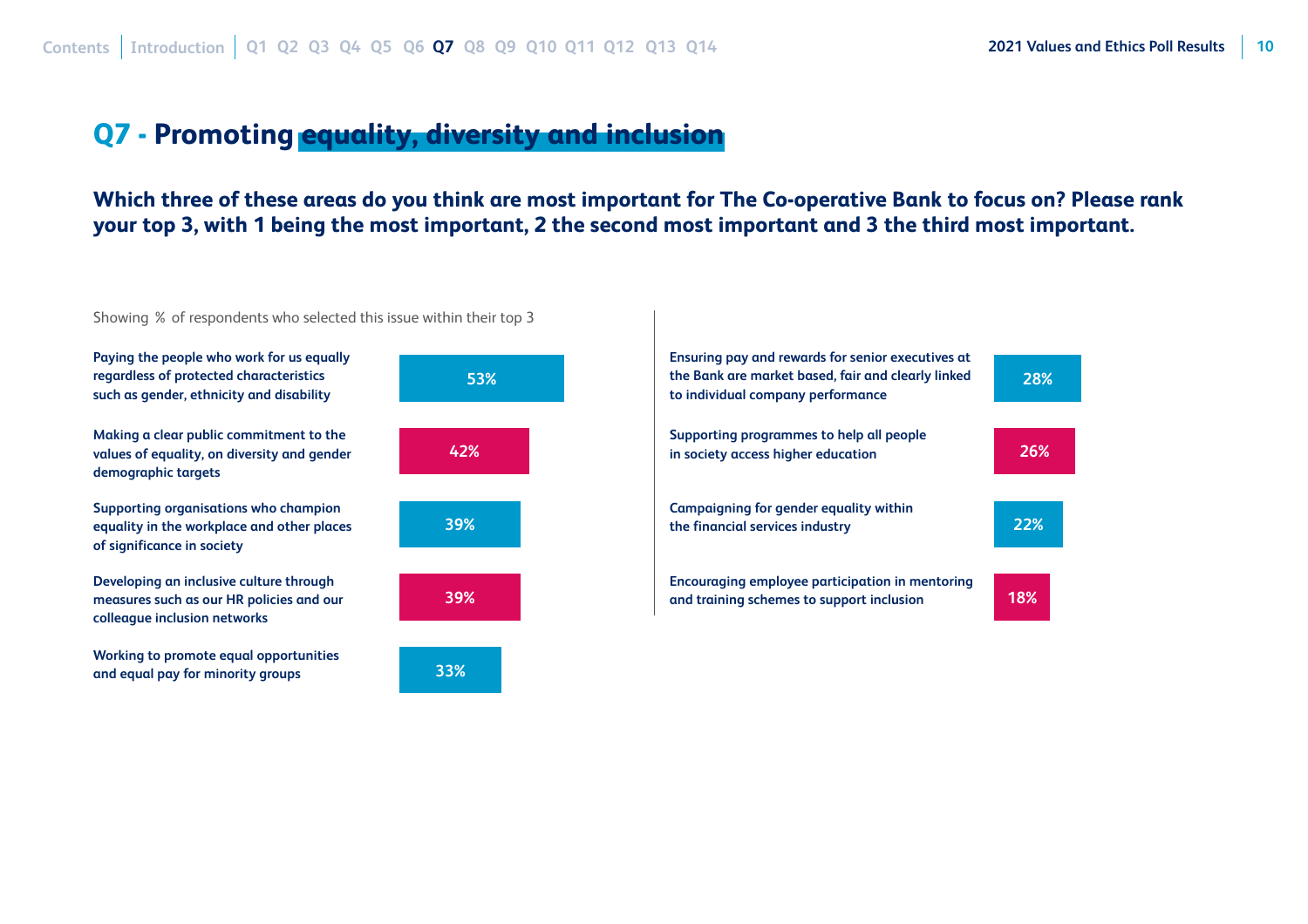#### <span id="page-10-0"></span>**Q8 - Supporting UK communities to thrive through local initiatives**

**Which three of these areas do you think are most important for The Co-operative Bank to focus on? Please rank your top 3, with 1 being the most important, 2 the second most important and 3 the third most important.**

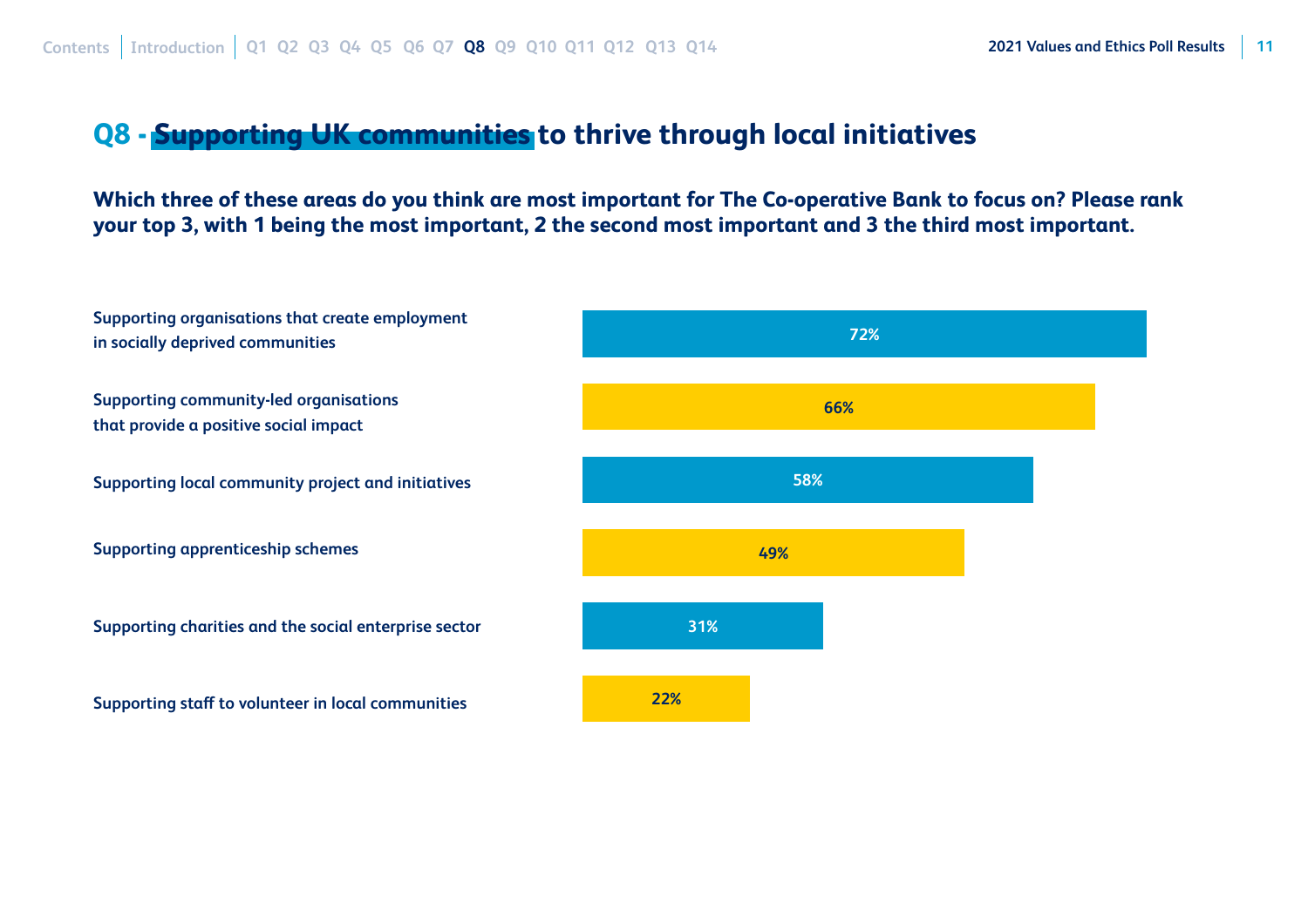#### <span id="page-11-0"></span>**Q9 - Supporting economic development and responsible business**

**Which three of these areas do you think are most important for The Co-operative Bank to focus on? Please rank your top 3, with 1 being the most important, 2 the second most important and 3 the third most important.**



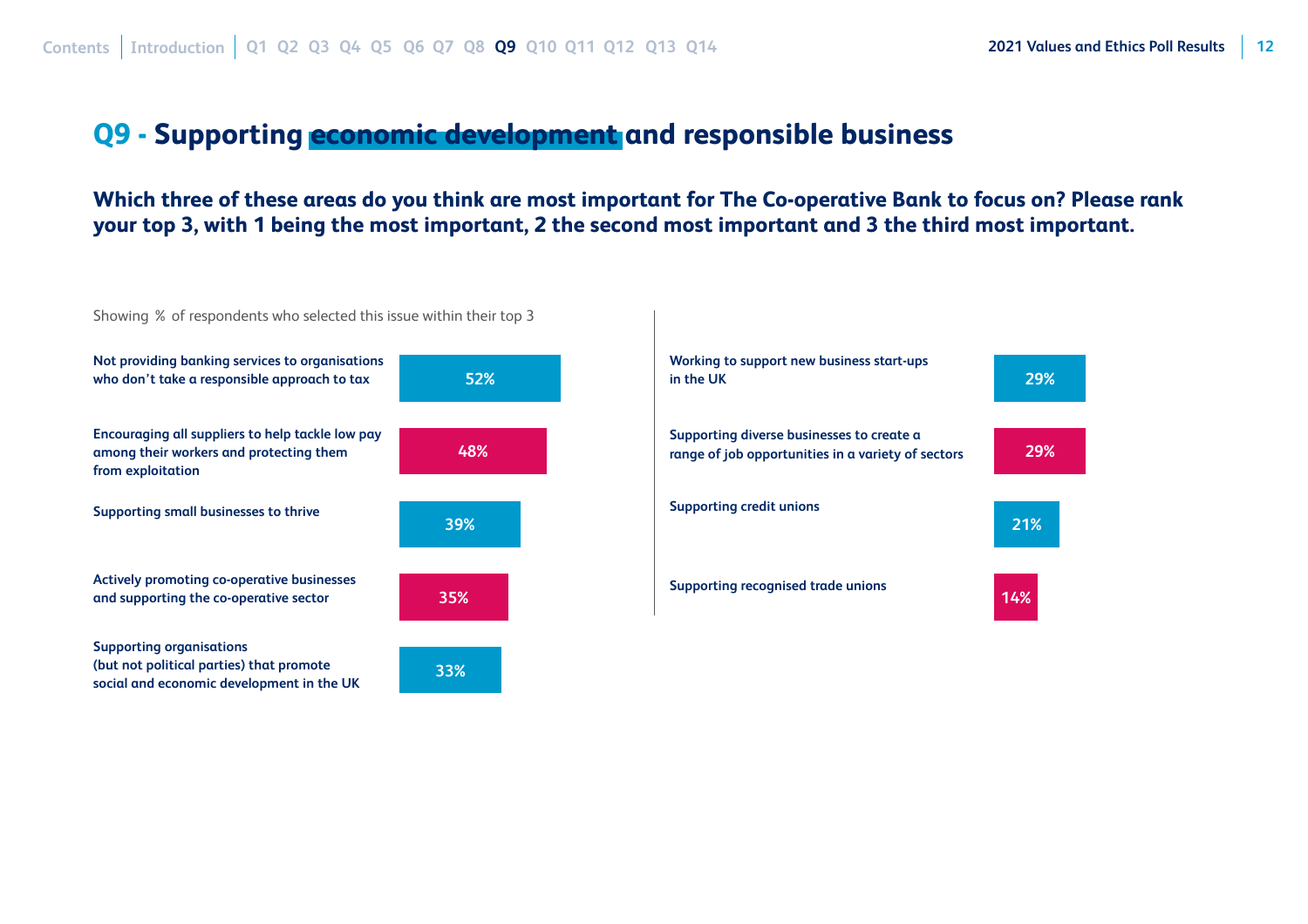**32%**

**29%**

#### <span id="page-12-0"></span>**Q10 - Protecting animal welfare in the UK and abroad**

**Which three of these areas do you think are most important for The Co-operative Bank to focus on? Please rank your top 3, with 1 being the most important, 2 the second most important and 3 the third most important.**

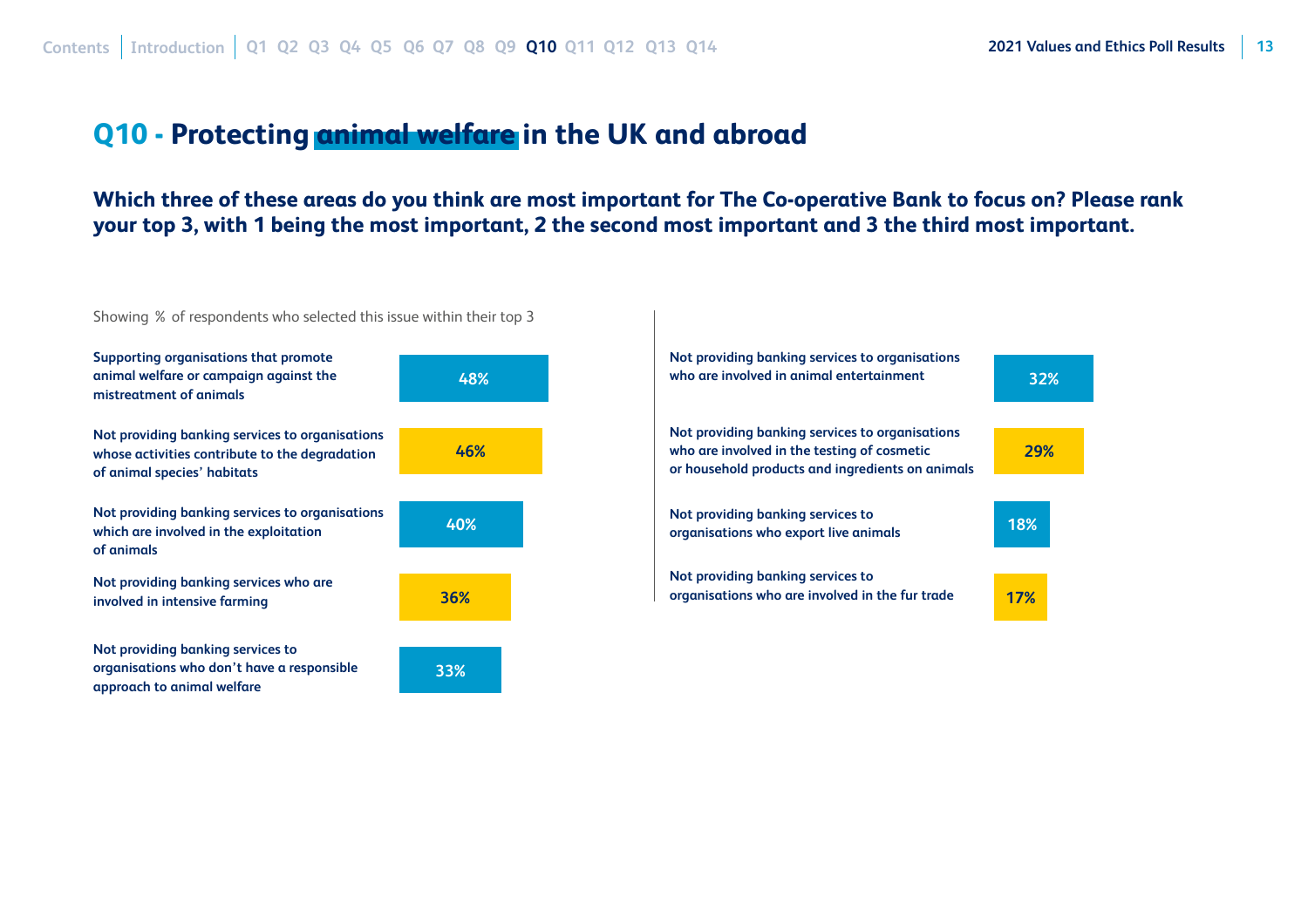#### <span id="page-13-0"></span>**Q11 - Supporting international development**

**Which three of these areas do you think are most important for The Co-operative Bank to focus on? Please rank your top 3, with 1 being the most important, 2 the second most important and 3 the third most important.**

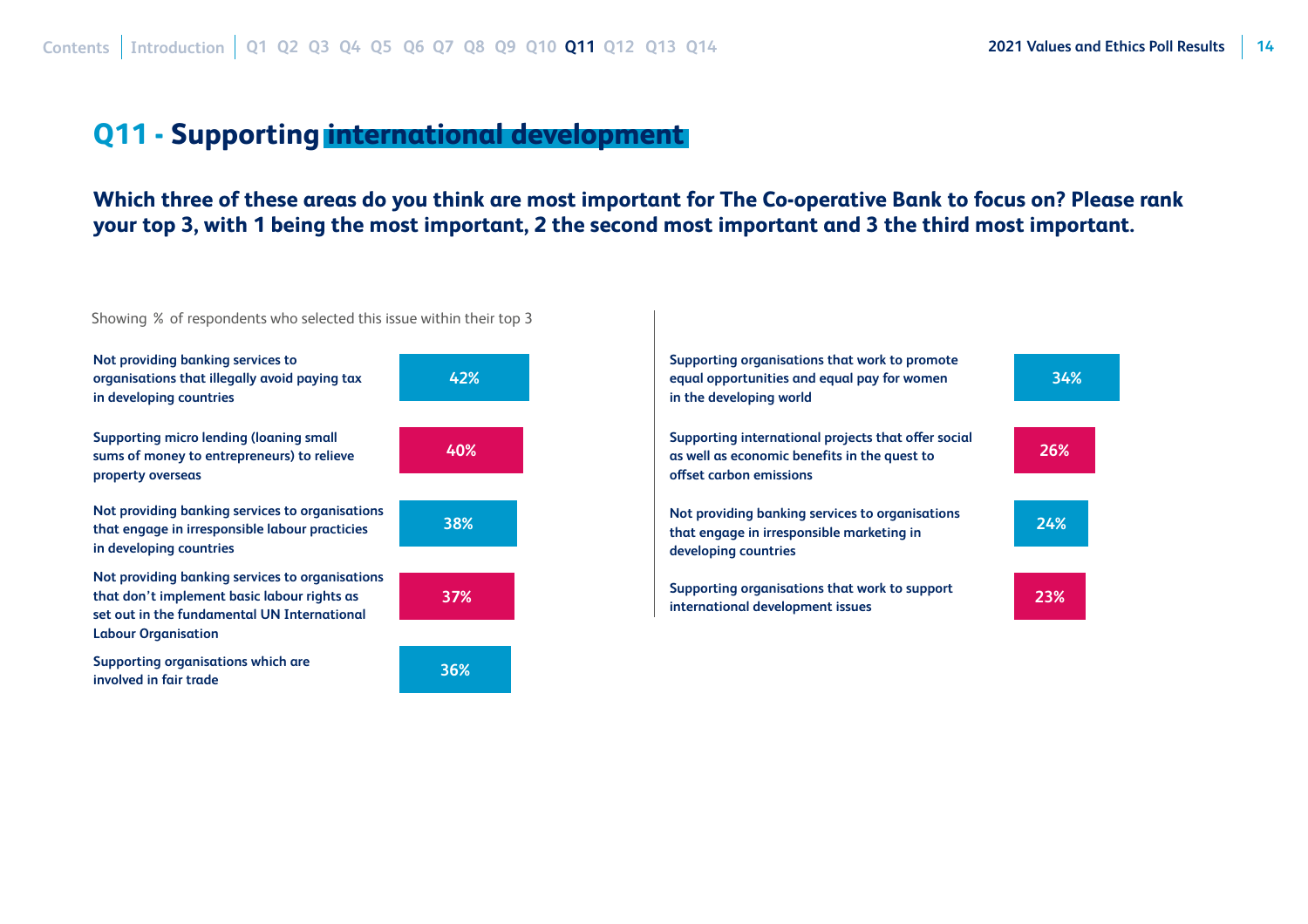#### <span id="page-14-0"></span>**Q12 - Managing the impact of the use of data and technology**

**Which three of these areas do you think are most important for The Co-operative Bank to focus on? Please rank your top 3, with 1 being the most important, 2 the second most important and 3 the third most important.**



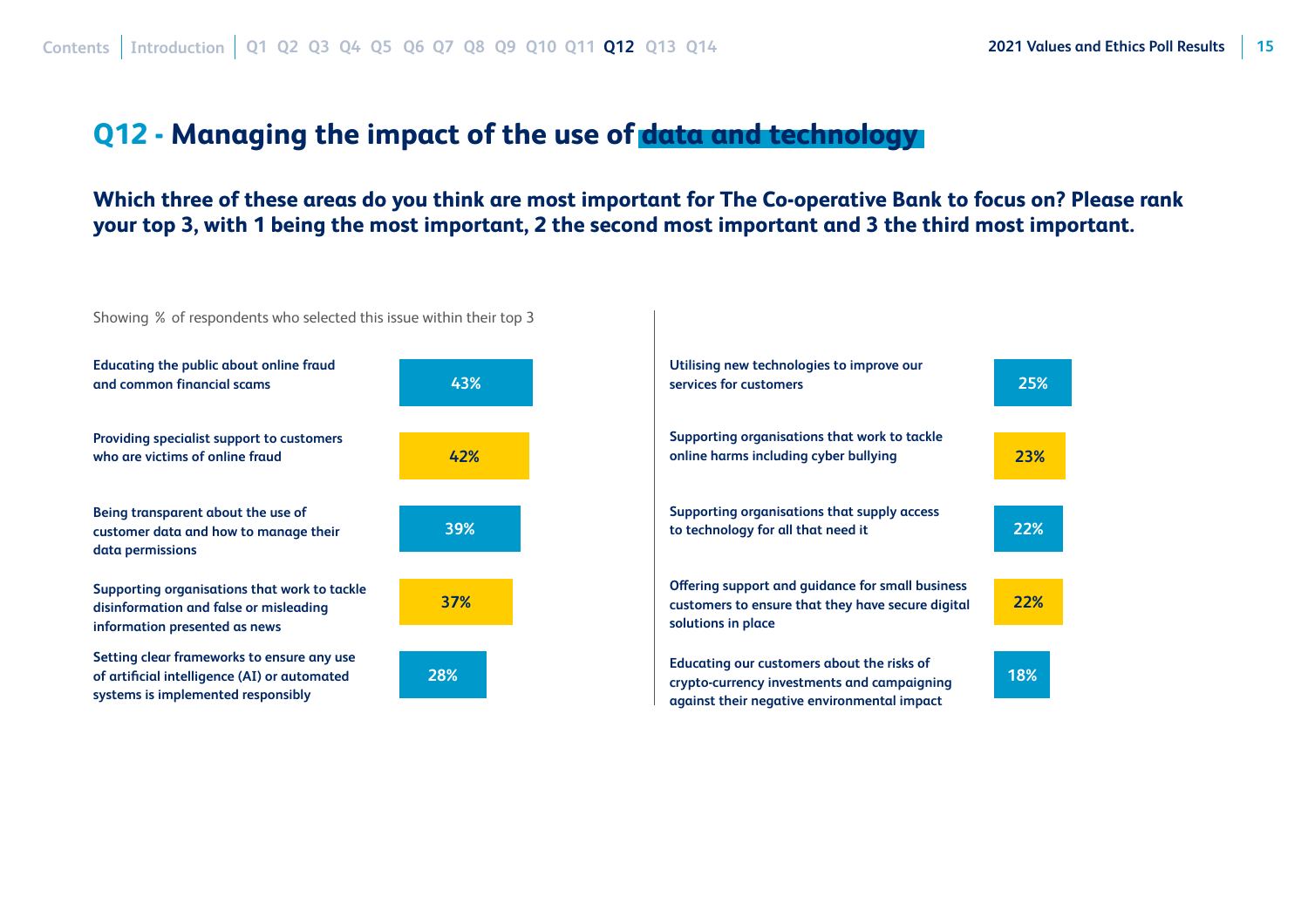### <span id="page-15-0"></span>**Q13 - The Co-operative Bank believes that operating with honesty and transparency is a fundamental value of an ethical bank**

**Which three of these areas do you think are most important for The Co-operative Bank to focus on? Please rank your top 3, with 1 being the most important, 2 the second most important and 3 the third most important.**

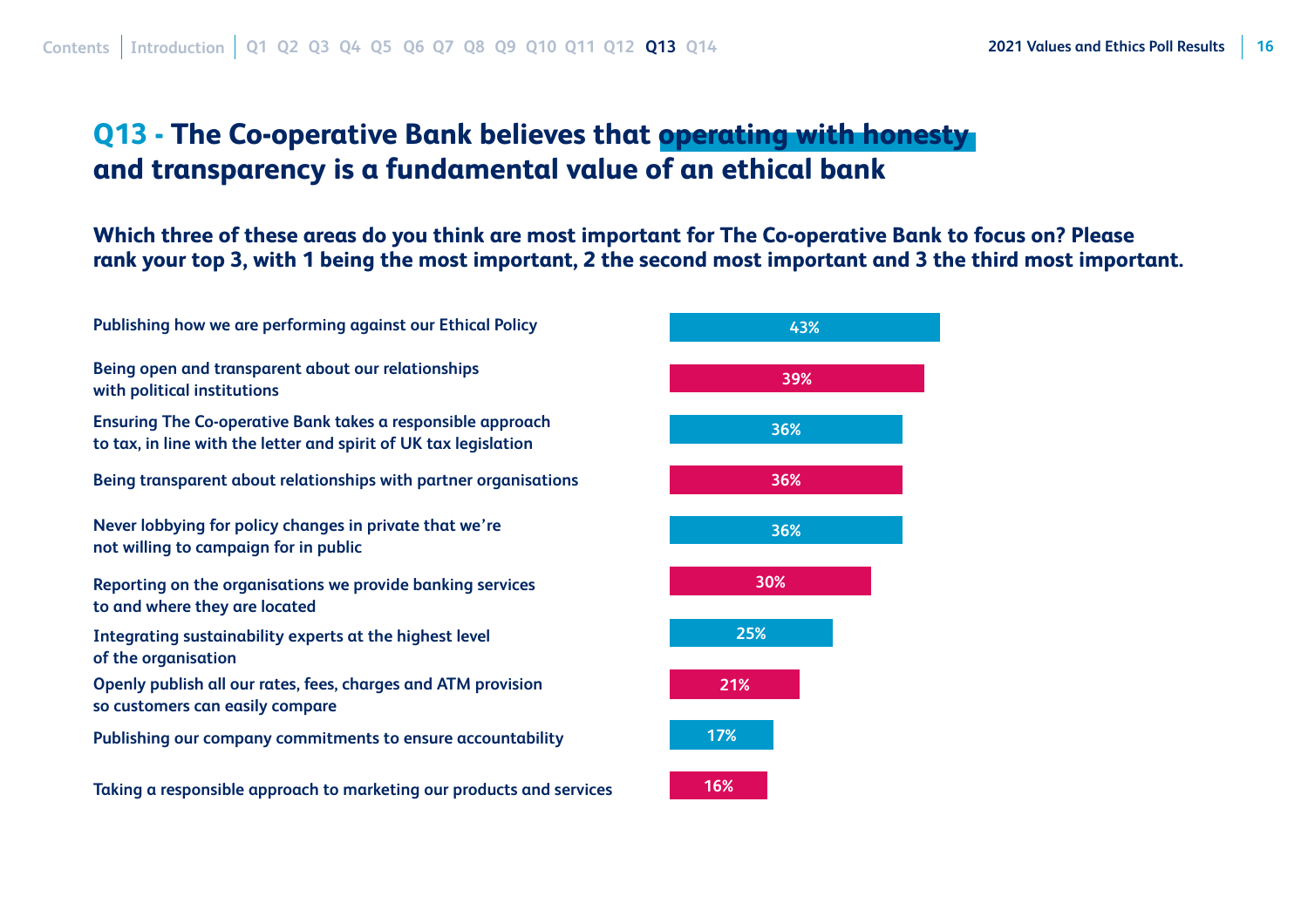### <span id="page-16-0"></span>**Q14 - The Co-operative Bank has supported a range of good causes through donations of money, our time, fundraising and product promotions**

**Which five types of good causes would you like The Co-operative Bank to prioritise for support in the future? Please rank your top 5, with 1 being the most important, 2 the second most important, 3 the third most important etc.**